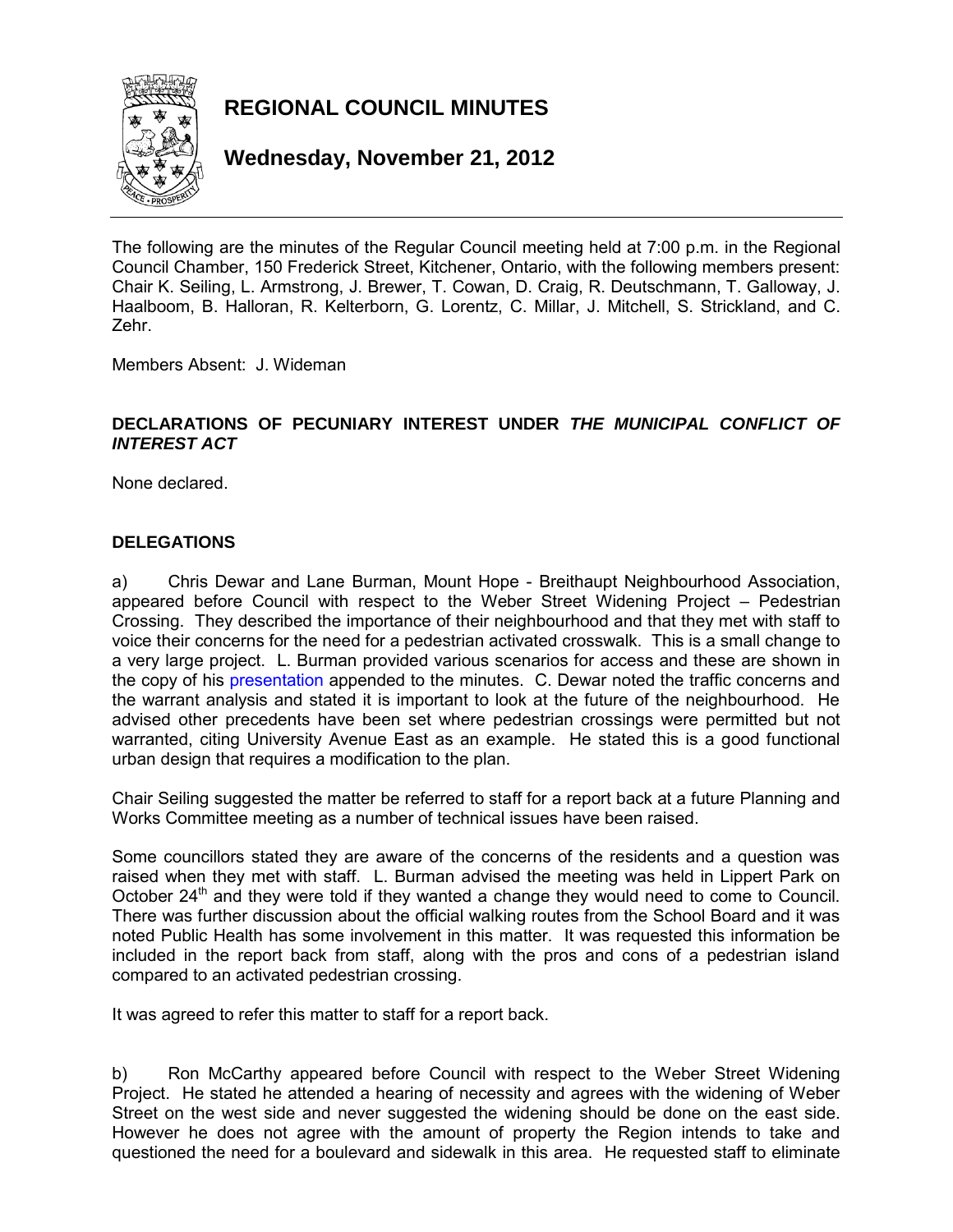the boulevard and was told this could not be done. He stated concessions can be made and requested Council to have another look at this project.

Chair Seiling advised the plan has been approved and unless Council is willing to propose a change it will proceed as approved. No members of Council requested a change.

### **MINUTES OF PREVIOUS MEETINGS**

T. Cowan requested the Library Committee minutes of November 6, 2012 be deferred to the next Council meeting.

MOVED by G. Lorentz SECONDED by C. Millar

THAT the following Minutes be approved:

- a) Budget October 24, 2012
- b) Council October 24, 2012
- c) Community Services November 6, 2012
- d) Closed Committee November 6, 2012
- e) Administration & Finance November 6, 2012
- f) Planning & Works November 6, 2012
- g) Closed Audit Committee November 6, 2012

CARRIED

MOVED by B. Halloran SECONDED by T. Cowan

THAT Council go into Committee of the Whole to consider reports.

CARRIED

### **FINANCE REPORTS**

a) F-12-097, T2012-014 Digested Sludge Transfer Pumping Upgrades, Kitchener Wastewater Treatment Plant, City of Kitchener

MOVED by S. Strickland SECONDED by R. Kelterborn

THAT the Regional Municipality of Waterloo accept the tender of K&L Construction (Ontario) Ltd. for the construction of the Digested Sludge Transfer Pumping Upgrades, Kitchener Wastewater Treatment Plant (WWTP), City of Kitchener at a total price of \$1,862,127.00 including all applicable taxes.

CARRIED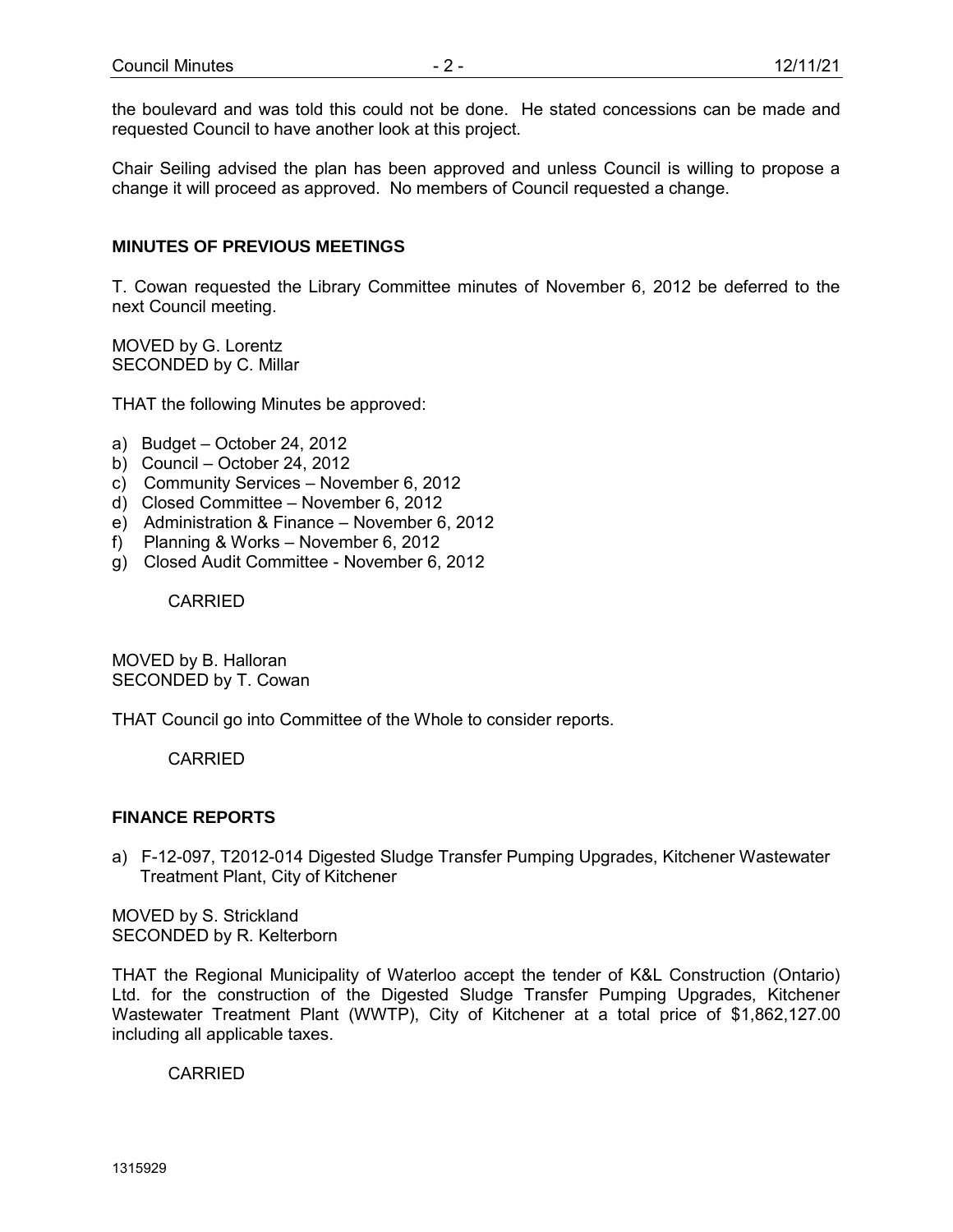b) F-12-098, T2012-140 Bulk Handling of Liquid Biosolids from the Preston Wastewater Treatment Plant to the Galt Wastewater Treatment Plant

MOVED by S. Strickland SECONDED by R. Kelterborn

THAT the Regional Municipality of Waterloo accept the tender of JTC Group Limited for the Bulk Hauling of Liquid Biosolids from the Preston Wastewater Treatment Plant to the Galt Wastewater Treatment Plant, for a five (5) year term commencing January 1, 2013 to December 31, 2017, at an estimated cost of \$681,410.17 including all applicable taxes, at a unit rate of \$5.31 per cubic meter including all applicable taxes with a Consumer Price Index adjustment for years 2014 to 2017.

#### CARRIED

c) F-12-099, P2012-52 Integrated Quality Assurance and Workforce Management System

MOVED by S. Strickland SECONDED by R. Kelterborn

THAT the Regional Municipality of Waterloo accept the proposal of TOS Ltd. for the Integrated Quality Assurance and Workforce Management System, in the amount of \$208,242.05 including all applicable taxes.

#### CARRIED

d) F-12-100, 2012 Regional Debenture Issue

Received for Information.

### **COMMITTEE REPORTS**

#### Community Services

The Summary of Recommendations of the Community Services Committee was presented by Sean Strickland, Chair of the Committee.

MOVED by S. Strickland SECONDED by J. Mitchell

THAT the Summary of Recommendations of the Community Services Committee dated November 6, 2012, Items 1 and 2, be adopted as follows:

1. THAT the Regional Municipality of Waterloo approve the expansion of the Community Alzheimer Day Program (Cambridge site) operations from three to five days a week, conditional upon approval and 100% funding by the Waterloo Wellington Local Health Integration Network (WWLHIN), effective January 2, 2013;

AND THAT an increase of 1.92 full time equivalents (FTE) be approved for the Seniors' Services Division as of January 1, 2013 for Cambridge Alzheimer Day Program;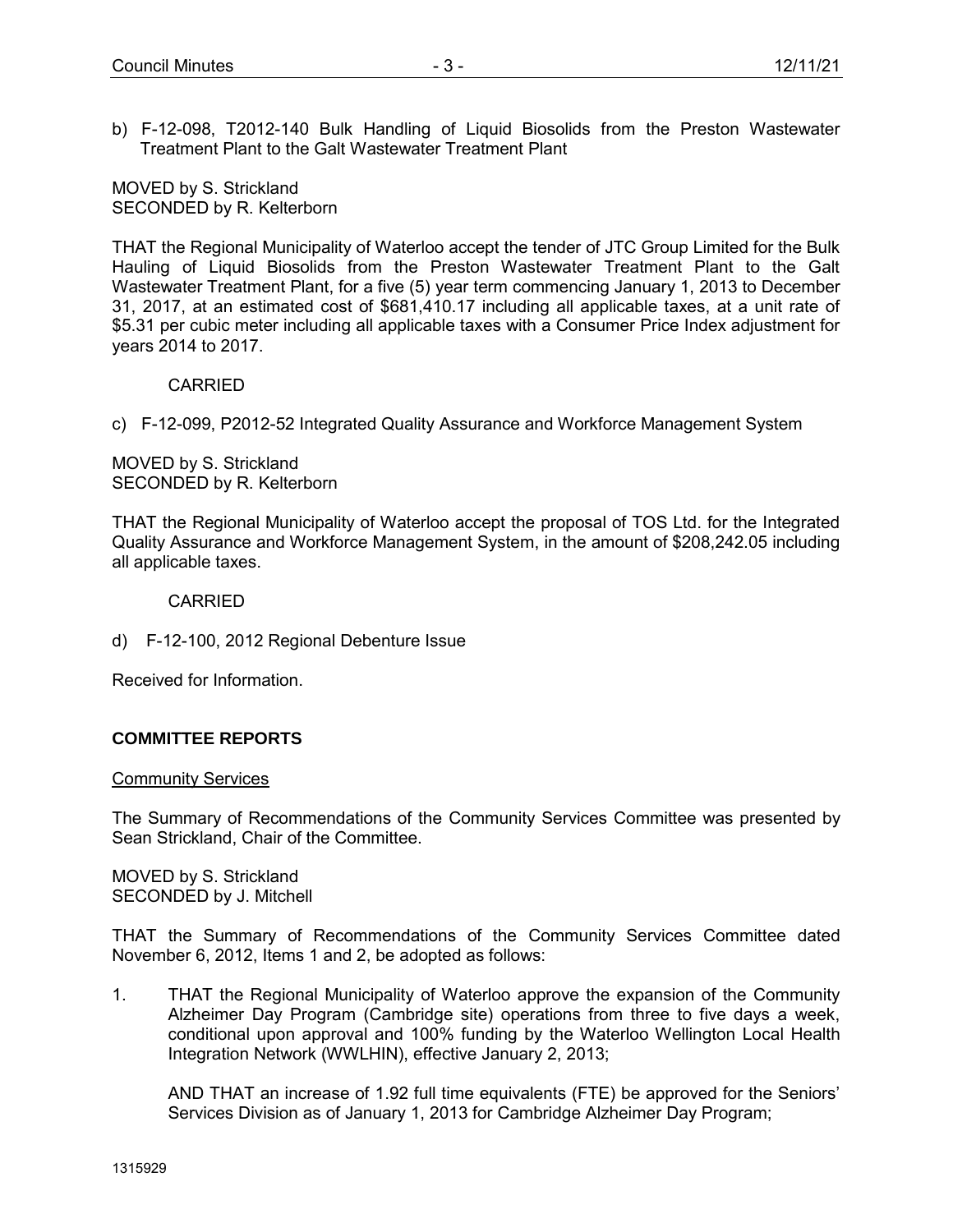AND THAT the 2013 Operating Budget for the Seniors' Services Division be increased by \$227,000 gross and \$0 net;

AND FURTHER THAT this matter be forwarded to the Budget Committee of the Whole for consideration, as outlined in report SS-12-048, dated November 6, 2012.

2. THAT the Regional Municipality of Waterloo encourage the Federal Minister responsible for the National Crime Prevention Centre to continue to financially support the inReach program of the Waterloo Region Crime Prevention Council and that a copy of the correspondence be sent to local Members of Parliament, as outlined in report CPC-12- 003, dated November 6, 2012.

CARRIED

### Planning and Works

The Summary of Recommendations of the Planning and Works Committee was presented by Geoff Lorentz, Vice-Chair of the Committee. A revised summary reflecting changes to Items # 2 and #6 was circulated.

Memo: Recommended Additional Changes to Planning and Works Committee Recommendations Respecting Report No. P-12-114 (City of Cambridge Proposed New Official Plan) and Report P-12-115 (City of Waterloo Proposed New Official Plan) was received for information.

MOVED by G. Lorentz SECONDED by L. Armstrong

THAT the Summary of Recommendations of the Planning and Works Committee, dated November 6, 2012, Items 1 to 13, and 3 reports from closed session Items 14-16, be adopted as follows:

- 1. THAT the Regional Municipality of Waterloo approve the construction of noise barriers as part of the Fairway Road Extension, for properties backing onto Fairway Road from #2 to #48 Colton Circle (inclusive) and from #501 to #541 Landgren Court (inclusive) in 2013, subject to Council approval of the 2013 Transportation Capital Program, as described in Report No. P-12-103/E-12-112, dated November 6, 2012.
- 2. THAT the Regional Municipality of Waterloo approve, in part, with modifications, the Official Plan of the City of Cambridge, and that the Decision contained in Attachment A to Report No. P-12-114, dated November 6, 2012, be included in the approval document with the following additional modifications:
	- i) delete Deferral No. 10 and Attachment D as described and shown in Part B of Attachment A, and add Modification No. 71 to Part A of Attachment A as follows:

"Modification No. 71 - Community Node for Main and Dundas Street. Policy B; Map 2; Map 9: Map 15; Figure 3; and Policy 8.7.2.B.5 are hereby modified as detailed in Cambridge City Council's Motion of October 1, 2012."

ii) add Modification No. 72 - 340 Holiday Inn Drive to Section 8.10 Site Specific Policies as follows: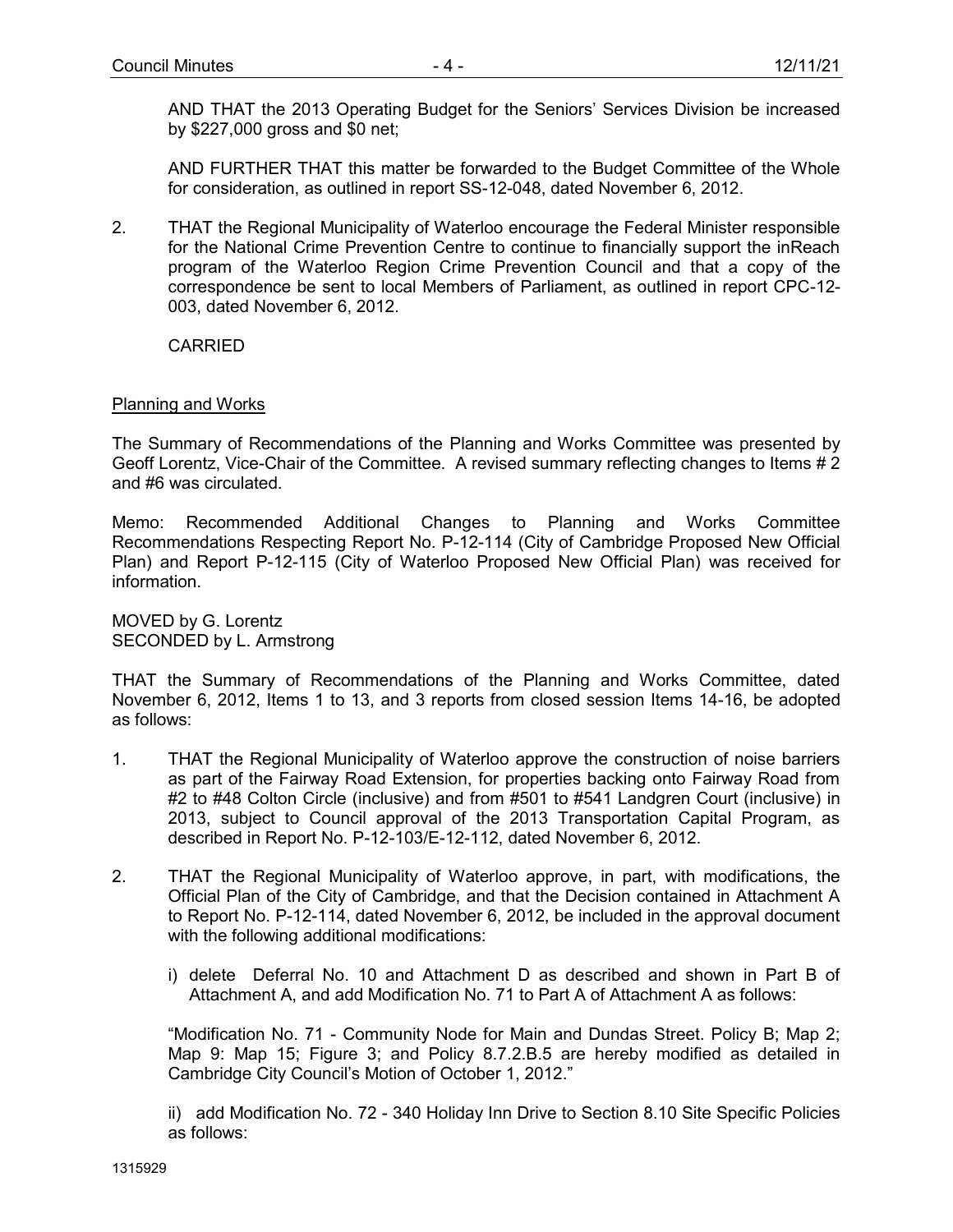"Modification No. 72 – 340 Holiday Inn Drive. Notwithstanding Section 8.5.3.3 Employment Corridor in this Plan, it is the policy of the City that the lands legally described as Registered Plan No. 907, Part of Lot 2, municipally known as 340 Holiday Inn Drive and which are designated Employment Corridor on Map 2, may be used for the following purposes:

a) The assembly, sale, rental, service and storage of motorcycles and accessories where the use is wholly contained within a building, where outdoor storage and display is not permitted and where there is a specific provision in the City's Zoning By-law permitting the use on the subject property;

b) That the sale and rental of motorcycles, and accessories shall not exceed 30%, or 1,030 square metres of gross leasable floor area, whichever is lesser."

iii) add Modification No. 73 - Moffat Creek Public School – Dundas /Myers Road as follows:

"Modification No. 73 - Moffat Creek Public School – Dundas /Myers Road. Consistent with Official Plan Amendment No. 38, modify Map 2 to designate the environmentally sensitive lands as Natural Open Space. Modify Map 9 to designate the same lands as Core Environmental Features."

THAT the repeal of the City of Cambridge Official Plan, as adopted by City of Cambridge By-law 66-12 and all amendments thereto, is hereby approved in accordance with the provisions of Sections 17 and 21 of the *Planning Act*, R.S.O. 1990, Chap. P.13, as amended only insofar as it is replaced by the new Official Plan through this approval;

THAT The Regional Municipality of Waterloo make no decision at this time with respect to:

- a) Chapter 1: Introduction, second paragraph, second sentence; Section 2.2 a); Section 2.3.1; Section 2.5.2 a) Table 1; Section 2.6.1.1, second sentence; Section 2.6.2.2; Section 2.8.2.3 and Section 3.B.7 that collectively address aggregate policies; population and employment forecasts; reurbanization targets; and Designated Greenfield Area density targets pending resolution of the outstanding appeals of the Regional Official Plan affecting these sections;
- b) Policy 8.10.29; Map 2; and Map 2a as they relate to the lands commonly known as the Hunt Club and Arriscraft International Inc. (Arriscraft) lands as illustrated in the revised Attachment B of the November 6, 2012 Addendum to Planning and Works Committee in accordance with the memorandum of oral decision delivered on September 26, 2012, by the Ontario Municipal Board (PL080311);
- c) Policy 8.10.24; Map 2; and Map 2a as they relate to the lands commonly known as the Creekside lands as illustrated in revised Attachment C of the November 6, 2012 Addendum to Planning and Works Committee;
- d) Attachment E (new) of the November 6, 2012 Addendum to Planning and Works Committee, as it pertains to the open space lands at the corner of Fountain Street and Limerick Road.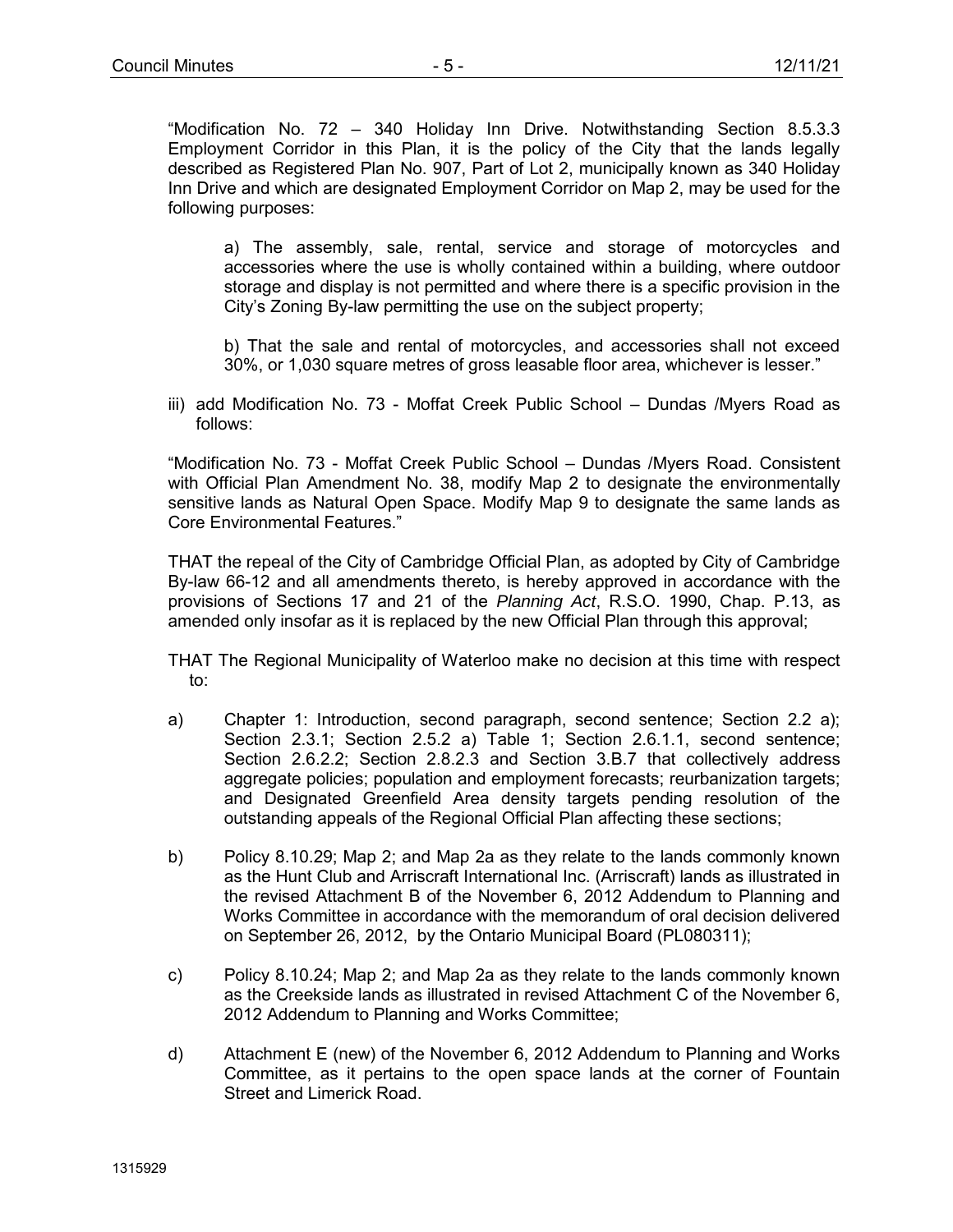- 3. THAT the Regional Municipality of Waterloo take the following actions with respect to the Class Environmental Assessment for Manitou Drive Widening, Bleams Road to Fairway Road, in the City of Kitchener:
	- a) Approve the improvements to Manitou Drive from Fairway Road to Bleams Road in the City of Kitchener including a roundabout at the intersection of Manitou Drive and Bleams Road and replacement of the bridge at Schneider Creek, all as presented as Recommended Design Concept 1 in Report E-12-086 dated September 11, 2012; and
	- b) Direct staff to file the Notice of Completion for this Class Environmental Assessment by means of advertisements in the local newspapers and mailings to the adjacent property owners, tenants, and agencies and place the Environmental Study Report on the public record for a period of 30 days. [E-12-104]
- 4. THAT the Regional Municipality of Waterloo approve the following with regard to proposed amendment to the Regional Official Policies Plan as set out in Attachment B of Report P-12-113, dated November 6, 2012:
	- a) Adopt the proposed amendment to the Regional Official Policies Plan as set out in Attachment B to Report P-12-113, dated November 6, 2012, to:
		- i) Re-designate the Breslau Settlement Area from "Rural Settlement Area 35" and "Industrial/Commercial Area E. Industrial Area – Regional Road 17" to "Township Urban Area" on Map No. 6 – Settlement Pattern;
		- ii) Amend Table 7.3 to delete the references to "35. Breslau" and "E. Industrial Area – Regional Road 17";
		- iii) Amend Policy 7.5.1.8 to delete the reference to "Breslau" under the heading "Township of Woolwich";
		- iv) Delete Policy 7.5.1.10 in its entirety, to remove the current development cap in Breslau of 1,250 dwelling units;
		- v) Amend Map No. 2 Provincially Significant Wetlands to add the "Breslau Provincially Significant Wetland Complex"; and
		- vi) Amend Map No. 3 Agricultural Resource Areas, to delete the "Prime Agricultural Areas" designation from the Breslau Settlement Area, as identified in the Township of Woolwich Official Plan.
	- b) Direct staff to prepare the implementing by-law for the proposed amendment to the Regional Official Policies Plan, as set out in Attachment B to Report P-12- 113, dated November 6, 2012 for enactment by Regional Council; and

AND THAT Regional Council enact the corresponding by-law to implement the proposed amendment, as drafted in Attachment B to Report No. P-12-113, dated November 6, 2012.

5. THAT the Regional Municipality of Waterloo approve the following with regard to the request of the Township of Wellesley, as described in Report No. P-12-112, dated November 6, 2012: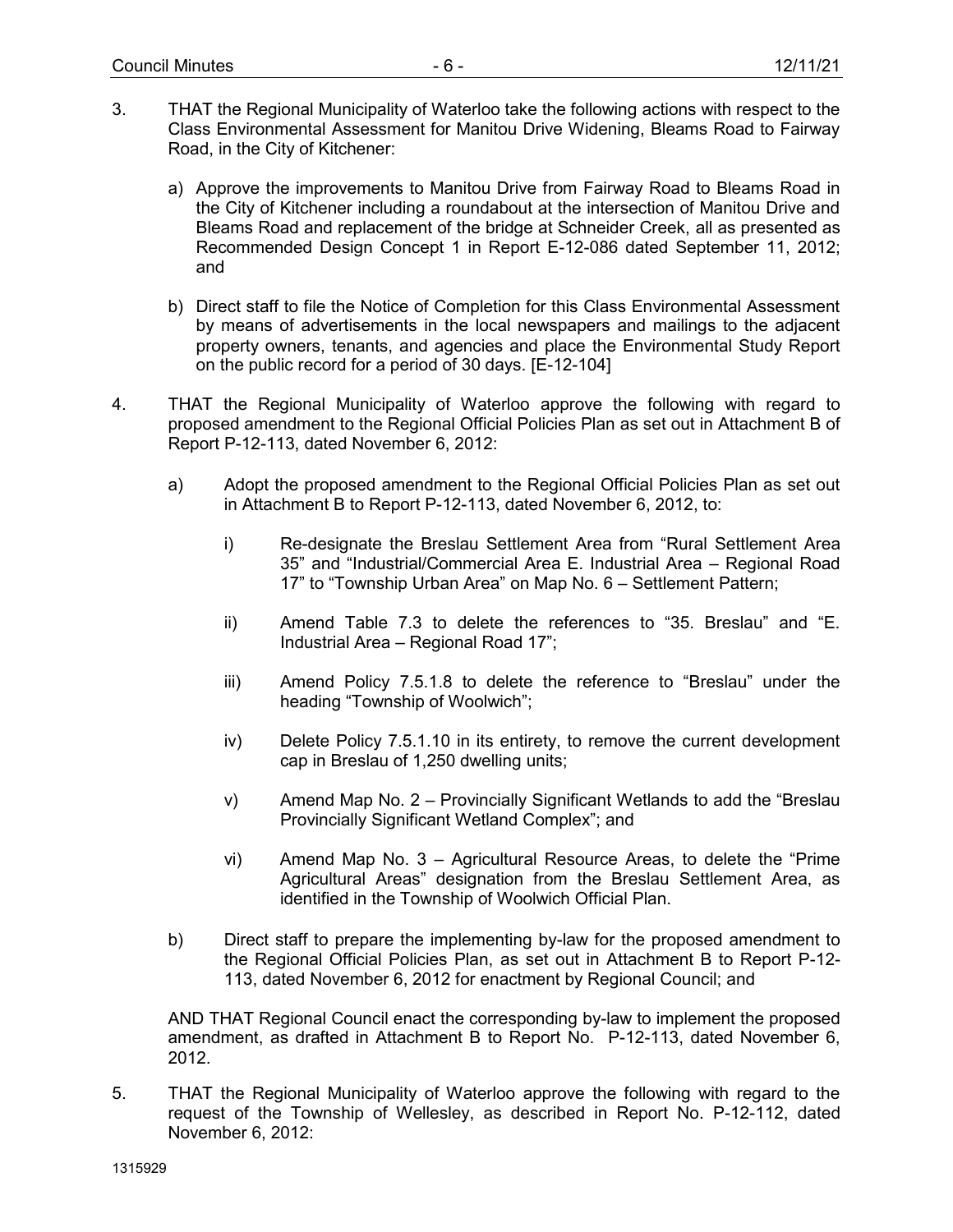- a) Agree to provide professional planning services to the Township of Wellesley for the purpose of updating its Official Plan to bring it into conformity with the Regional Official Plan and the Provincial Growth Plan;
- b) Agree to provide additional professional policy services, as described in this report;
- c) Provide the related services on the basis of a mutually satisfactory fee-forservices arrangement to be negotiated between the Township and the Region; and
- d) Authorize the Commissioner of Planning, Housing and Community Services to execute any documentation required to implement these recommendations to the satisfaction of the Regional Solicitor.
- 6. THAT the Regional Municipality of Waterloo approve, in part, with modifications, the Official Plan of the City of Waterloo, and that the Decision contained in Attachment A to Report P-12-115, dated November 6, 2012, be included in the approval document;

THAT the repeal of the City of Waterloo Official Plan, as adopted by City of Waterloo Bylaw 88 - 70 and all amendments thereto, is hereby approved in accordance with the provisions of Sections 17 and 21 of the *Planning Act*, R.S.O. 1990, Chap. P.13, as amended, only insofar as it is replaced by the new Official Plan through this approval; and

THAT The Regional Municipality of Waterloo make no decision at this time with respect to:

- a) Chapter 9 (Mineral Aggregates), Section 3.2(1); Section 3.2(2); Section 3.5(2); Section 7.3.1(1); Section 10.1.1(8); Section 10.1.1(9); the first sentence on page 13; and the second paragraph under Section 3.3, that collectively address mineral aggregate policies; population and employment forecasts, reurbanization targets, and Designated Greenfield Area density targets, pending resolution of the outstanding appeals of the Regional Official Plan affecting these sections;
- b) the entirety of the Official Plan as it relates to the lands municipally addressed as 525 and 565 Conestogo Road West (Kraus Carpet Mills Ltd.) as illustrated in Attachment B;
- c) Schedule "A" (Land Use Plan); Schedule "A2" (Employment Areas); Schedule "B1" (Height and Density); Schedule "I" (Industrial Areas in Transition), and Section 11.1.5 as they relate to the lands municipally addressed as 443 and 446 Wismer Street (Piller's Fine Foods) as illustrated in Attachment C;
- d) Schedule "A" (Land Use Plan); Schedule "A6" (Specific Provision Areas); Schedule "A6a" (Specific Provision Area 20); Schedule "B" (City Structure); Schedule "B1" (Height and Density); Schedule "E" (Road Classification System); and Schedule "F" (Active Transportation Framework), as they relate to lands within the Northdale Neighbourhood as illustrated in Attachment D, and Section 11.1.45 and Section 11.1.20(13), pending the resolution of the outstanding Ontario Municipal Board appeals relating to the Northdale Neighbourhood: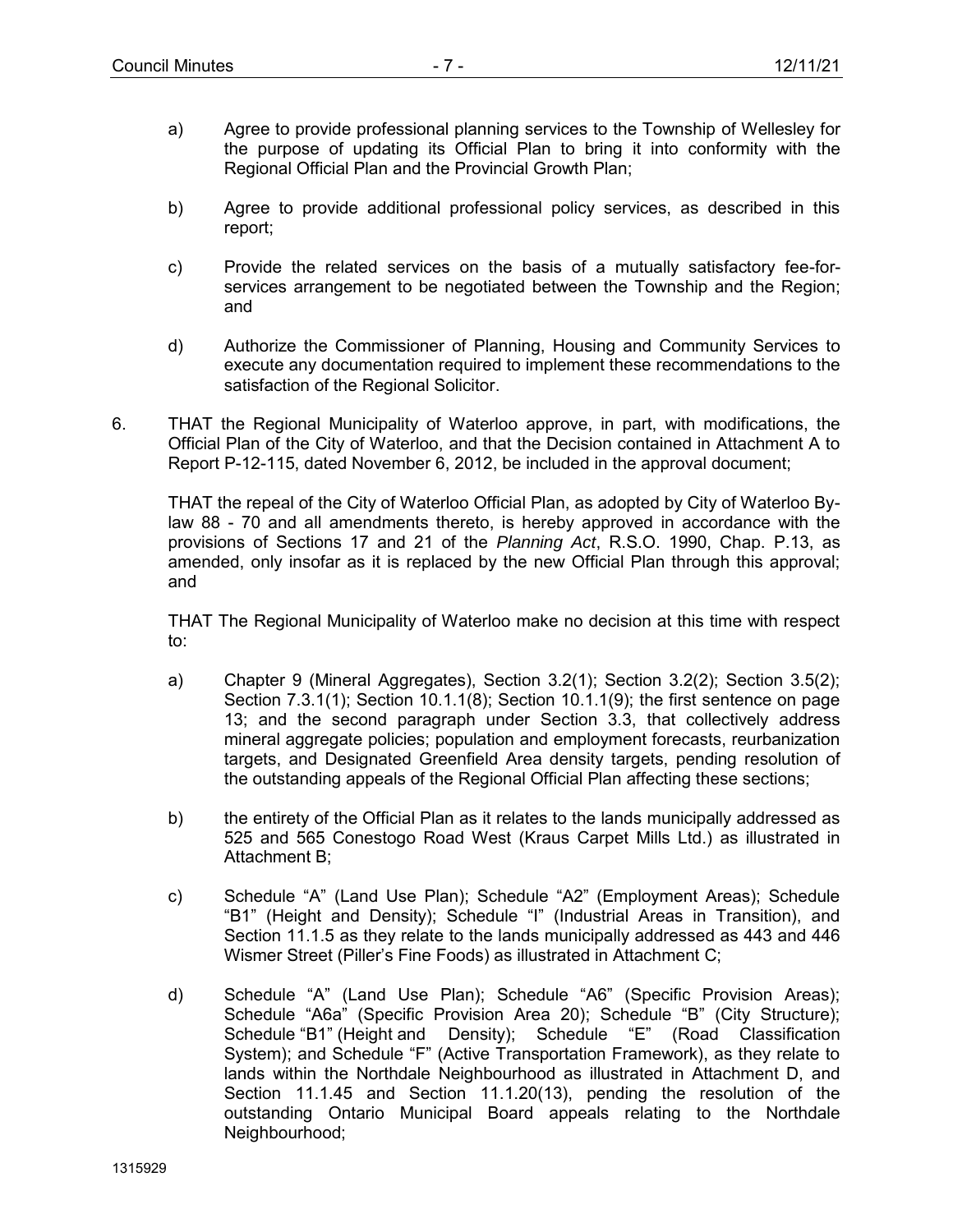- e) Table 5-2 and Schedule "G" (Road Allowances) as they relate to: a) the section of Albert Street from University Avenue West to Columbia Street; and b) the section of Hazel Street from University Avenue West to Columbia Street West, pending the resolution of the outstanding Ontario Municipal Board appeals relating to the Northdale Neighbourhood; and
- f) Waterloo City Council's resolution of June 25, 2012 requesting the Region to modify certain policies and schedules in its new Official Plan to implement the land use strategy established in the Northdale Land Use and Community Improvement Plan Study.
- g) THAT the Region of Waterloo make no decision at this time for the City of Waterloo Official Plan as it relates to the Road Classification for:
	- i) Avondale Avenue South, between Erb Street West and Allen Street West;
	- ii) John Street West, Westmount Road to Park Street; and
	- iii) Allen Street West, John Street West to Park Street.
- h) THAT this no decision status be shown on Schedule "E" Road Classification System, Schedule "G" – Road Allowances and in Table 5-2: Road Allowances.
- i) THAT this issue be resolved following the completion of the Uptown West Neighbourhood Transportation Study to be undertaken by the City of Waterloo.
- j) THAT the Region of Waterloo make no decision for the City of Waterloo Official Plan as it relates to the Road Classification for:
	- i) Allen Street East from Mary Street to Erb Street;
	- ii) John Street East from Dodds Lane to Moore Street.
- k) THAT the no decision status be shown on Schedule "E" Road Classification, Schedule "G" – Road Allowances and in Table 5-2: Road Allowances.
- l) THAT this issue be resolved following a Mary-Allen Transportation Study.
- m) AND THAT no decision be made at this time with respect to the property known municipally as 310 Erbsville Road, as it relates to the Open Space designation shown on Schedule A and the Core Natural Features designation shown on Schedule A4."
- 7. THAT the Regional Municipality of Waterloo approve a \$1.39 million contribution to GO Transit, payable in five equal instalments from 2013 to 2017 inclusive, as the Region's share of GO Transit capital investments relating to service extension to Waterloo Region, as described in Report No. P-12-116, dated November 6, 2012.

THAT the contribution to GO Transit be included in the Region's 2013-2022 Capital Budget and Forecast.

8. THAT Council of the Regional Municipality of Waterloo, after consideration of the Report of the Inquiry Officer received September 5, 2012 reporting on a Hearing of Necessity conducted under the Expropriations Act (the "Inquiry") attached as Schedule "A" to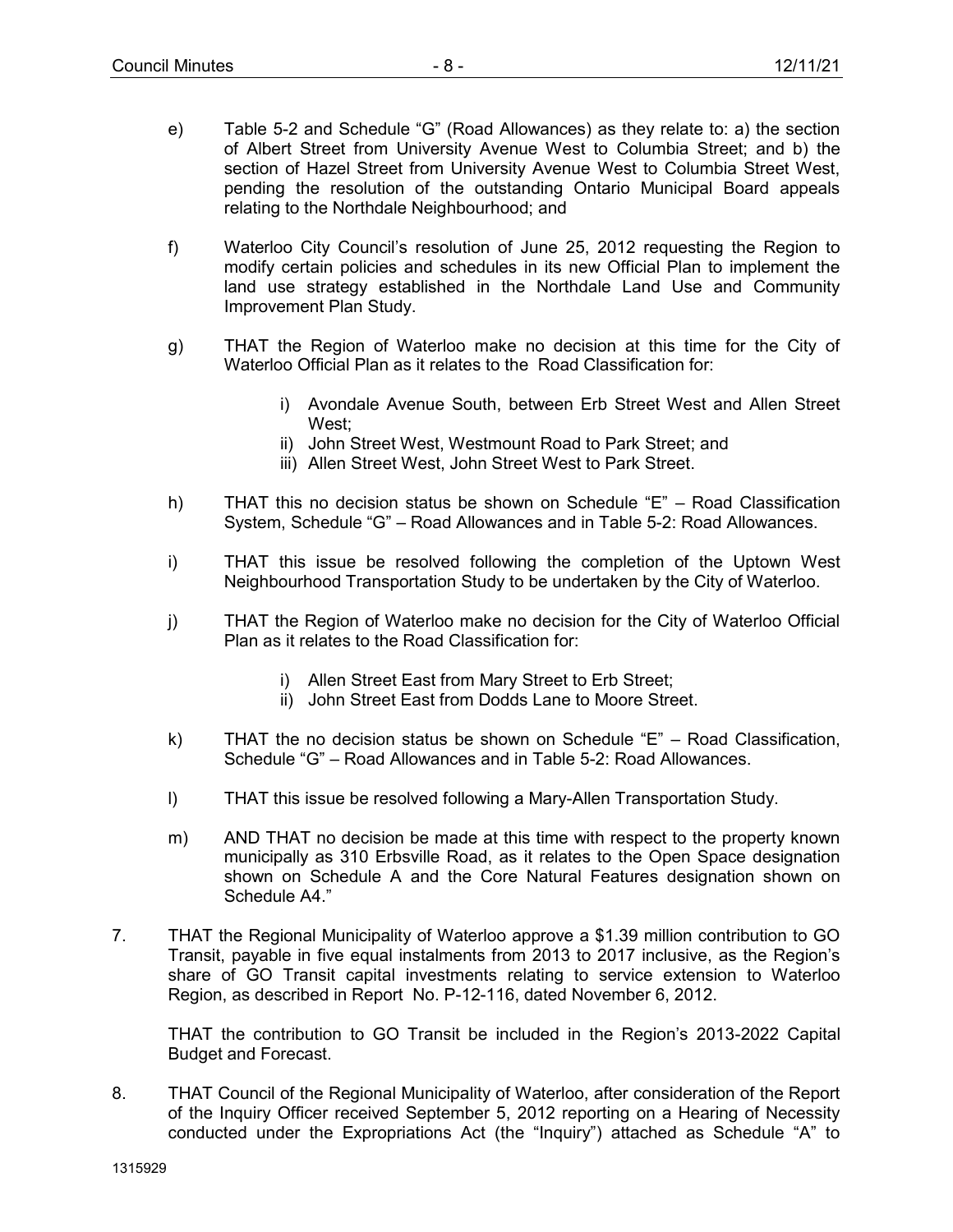Report CR-RS-12-071 dated November 6, 2012, approve the expropriation of the following lands for the purposes of reconstruction of Weber Street West, as detailed in Report CR-RS-12-071, described as follows:

## **Partial Taking:**

Part Lot 8, Plan 373, being Part 10, on Reference Plan 58R-17416, City of Kitchener, P.I.N. 22326-0175 (LT) (311 Weber Street West).

Hereinafter referred to as the "Subject Lands" and shown on Schedule "B" to Report CR-RS-12-071, for the following reasons:

- (a) The Region of Waterloo seeks to achieve the following objectives in the taking of the Subject Lands:
	- a. to widen Weber Street West from 2 lanes to 4 lanes to provide north/south capacity improvements to accommodate future growth and reduce delays for vehicles and transit;
	- b. to construct a grade separation at the crossing of the CN Rail corridor, which will provide improvements to accommodate increases in rail traffic movements and reduce traffic delays and conflicts at the existing level railway crossing; and
	- c. to enhance facilities for pedestrians, transit and cyclists and to reduce traffic collisions;
- (b) The reconstruction of Weber Street (College Street to Guelph Street) including a grade separation at the CN Rail crossing, and widening of Weber Street from 2 lanes to 4 lanes (the "Weber Street Improvements") in accordance with the Recommended Design Concept determined through the Municipal Class Environmental Assessment undertaken by Regional staff was approved by Council of the Region of Waterloo at its meeting on June 29, 2011;
- (c) It is fair, sound and reasonably necessary to acquire the Subject Lands in order to:
	- a. Provide an alignment that results in property impacts primarily on one side of Weber Street, being the west side; and
	- b. To provide the minimum recommended widths for the vehicle lane, boulevard and sidewalk to address pedestrian safety, surface and underground utilities, snow and garbage storage, street lighting and transit stops;

AND THAT Regional Council cause its decision to approve the expropriation of the Subject Lands and its reasons therefore to be served upon the parties to the Inquiry, together with a copy to the Inquiry Officer;

AND THAT the Region pay costs in the amount of \$200.00 to Ronald McCarthy, an owner of 311 Weber Street West and party to the Hearing of Necessity;

AND THAT the Regional Chair and Regional Clerk be authorized to certify the said approval of expropriation of the Subject Lands in accordance with the Expropriations Act;

AND FURTHER THAT the Regional Solicitor be instructed to:

(a) Register a plan of expropriation in the proper land registry office pertaining to the Subject Lands;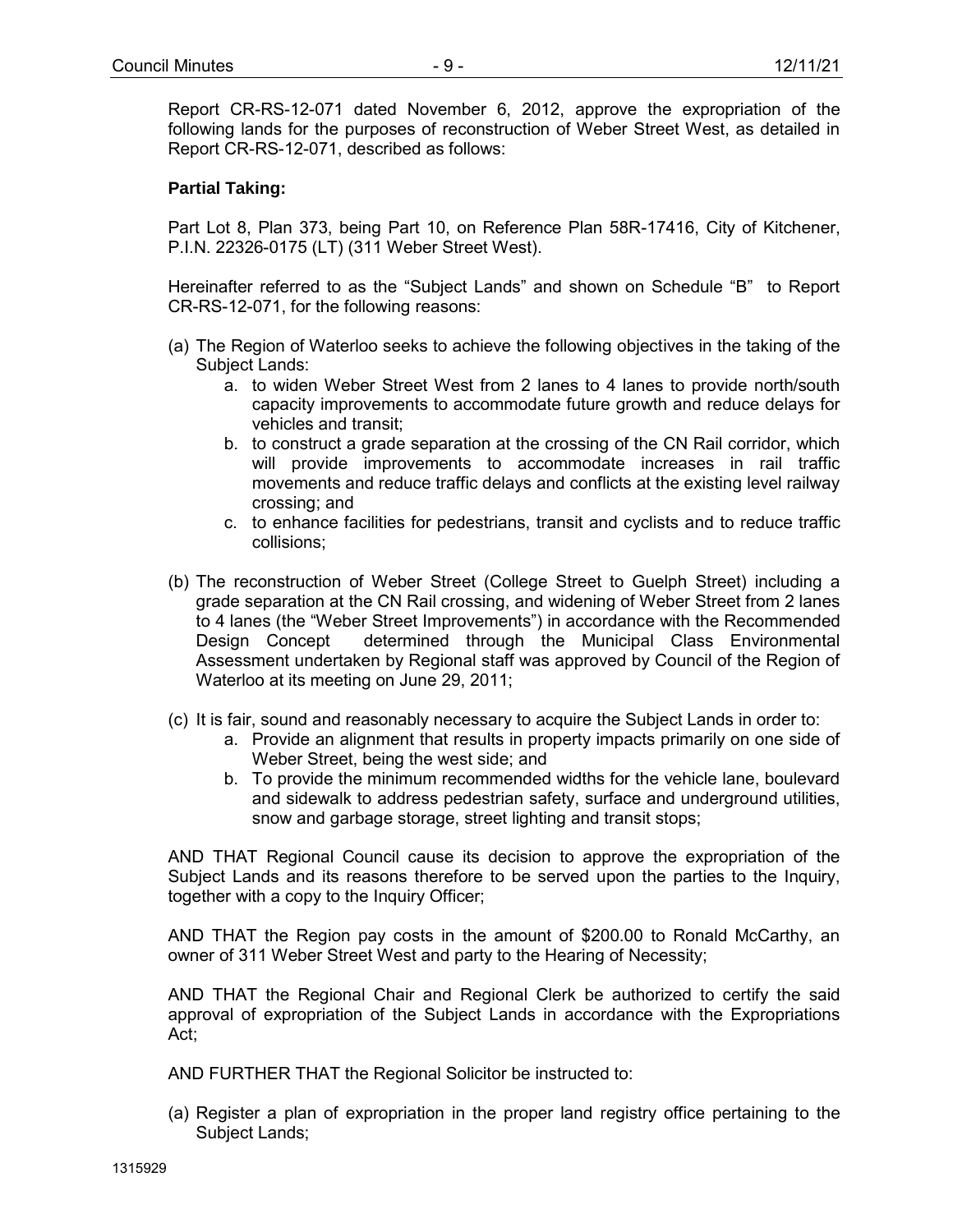- (b) Serve the appropriate parties with a Notice of Expropriation, an Offer of Compensation and Appraisal, and a Notice of Possession in respect of the Subject Lands; and
- (c) Do all other things necessary and proper to be done in order to complete the expropriation of the Subject Lands or acquire the interest through negotiated settlement and report to Regional Council in due course.
- 9. THAT the Regional Municipality of Waterloo:
	- (a) Declare surplus the lands described as Part of Lot 116, German Company Tract, Parts 3 and 4 on Reference Plan 58R-17596, (Part of PIN 22736-0133 (LT)) and Part 13 on Reference Plan 58R-16369. (Part of PIN 22736-0010 (LT)), City of Cambridge, Regional Municipality of Waterloo, and provide the standard public notification as required by the Region's property disposition by-law; and
	- (b) Approve a transfer to the Corporation of the City of Cambridge for dedication as Riverbank Court, north of the proposed Fairway Road Extension (Regional Road 53), at a price of \$174,400 being the Region of Waterloo's cost of acquisition of said lands. [CR-RS-012-073]
- 10. THAT the Regional Municipality of Waterloo take the following actions with respect to the Class Environmental Assessment Study for proposed improvements on Northfield Drive (Regional Road No. 22) from King Street to University Avenue in the City of Waterloo:
	- a) Approve the Recommended Design Alternative for Northfield Drive as outlined in Report E-12-106; and,
	- b) Direct staff to file the Notice of Completion for this Class Environmental Assessment Study by means of advertisements in local newspapers and mailings to adjacent property owners, tenants and agencies, and place the Environmental Study Report on the public record for a period of 30 days; and,
	- c) Amend the Traffic and Parking By-law 06-072, as amended, upon completion of construction of the Recommended Design Alternative to add to Schedule 1, No Parking Anytime on both sides of Northfield Drive (Regional Road 22) from King Street (Regional Road 15) to University Avenue and to add to Schedule 24, Reserved Bicycle Lanes Anytime on both sides of Northfield Drive (Regional Road No. 22) from King Street (Regional Road 15) to University Avenue.
- 11. THAT the Regional Municipality of Waterloo enter into an Engineering Agreement with AECOM Canada Ltd. to undertake detailed design and services during construction of Phase 3 upgrades to the Kitchener Wastewater Treatment Plant at an upset fee limit \$24,782,850 plus applicable taxes. [E-12-108]
- 12. THAT the Regional Municipality of Waterloo enter into an Agreement for Professional Consulting Services with Associated Engineering Ltd., to provide engineering services during the detailed design and services during construction for the Mannheim Residuals Management Plant Upgrade in the City of Kitchener, at an upset fee limit of \$689,783 plus applicable taxes. [E-12-109]
- 13. THAT the Region of Waterloo appoint four members, Jim Wideman, Les Armstrong, Lou Lima and Jim Robinson, of the Water Efficiency Advisory Committee to the Water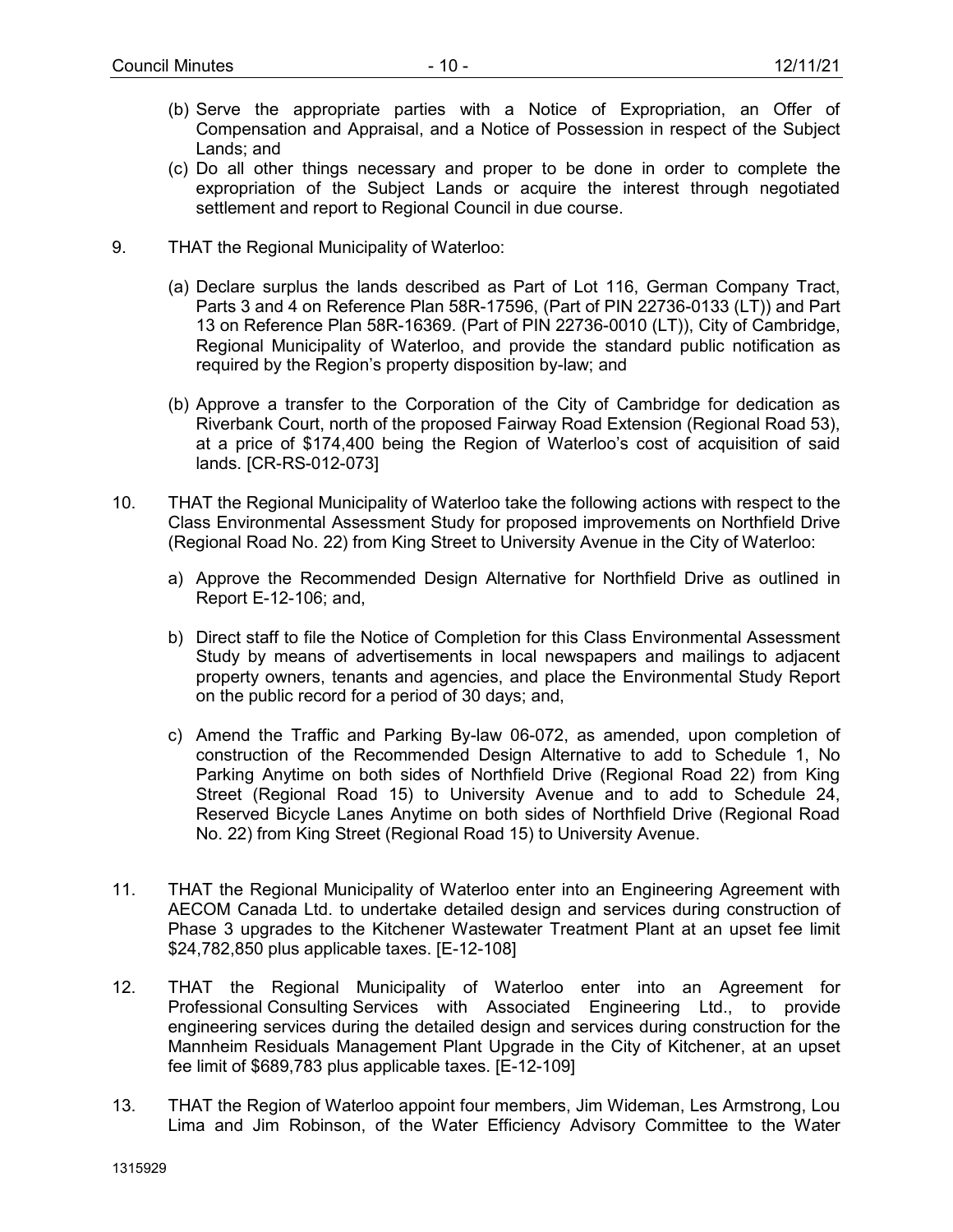Efficiency Master Plan (WEMP) Steering Committee to assist with the Water Efficiency Master Plan Update, as detailed in report E-12-105.1;

AND THAT the Region of Waterloo invites each of the local municipalities to send a staff member to participate in a Water Efficiency Master Plan Update Stakeholder Committee that will meet approximately two times to review water efficiency program options.

- 14. THAT the Regional Municipality of Waterloo approve, enter into an Agreement for, and execute all documentation related to, the acquisition of land from Janina Mitukiewicz in the City of Kitchener for road improvements to Weber Street West described as Part Lot 8, Plan 373 Kitchener, as in A115614, except 164950, being 341 Weber Street West, City of Kitchener, Regional Municipality of Waterloo for the sum of \$287,000.00, plus associated acquisition costs, subject to documentation satisfactory to the Regional Solicitor.
- 15. THAT the Regional Municipality of Waterloo approve, enter into an Agreement for, and execute all documentation related to, the acquisition of land from Hedwig Dziubinski in the City of Kitchener for road improvements to Weber Street West described as Part Lot 8, Plan 373 Kitchener, as in A113992, except 164949, being 353 Weber Street West, City of Kitchener, Regional Municipality of Waterloo for the sum of \$245,000.00, plus associated acquisition costs, subject to documentation satisfactory to the Regional Solicitor.
- 16. a) THAT the Regional Municipality of Waterloo approve, enter into an Agreement for, and execute all documentation pursuant to Section 30 of the *Expropriations Act* for the acquisition of lands for improvements to Weber Street West (College Street to Guelph Street) and Grade Separation described as Part Lot 16, Plan 374; Part Lot 19, Subdivision of Lot 3, German Company Tract, being Parts 1 and 2 on 58R-5402, City of Kitchener, Regional Municipality of Waterloo being all of PIN 22319-0177 (LT), known municipally as 100 Victoria Street North, Kitchener, from Twin City Properties Inc., with such Agreement to be to the satisfaction of the Regional Solicitor; and

b) THAT the Regional Municipality of Waterloo approve, enter into Agreements for, and execute all documentation pursuant to Section 30 of the *Expropriations Act* for the acquisition of leasehold interests and vacant possession of the lands described as Part Lot 16, Plan 374; Part Lot 19, Subdivision of Lot 3, German Company Tract, being Parts 1 and 2 on 58R-5402, City of Kitchener, Regional Municipality of Waterloo being all of PIN 22319-0177 (LT), known municipally as 100 Victoria Street North, Kitchener, for improvements to Weber Street West (College Street to Guelph Street) and Grade Separation, from any and all tenants of such lands as required for reimbursement of reasonable relocation and disturbance costs, business loss, plus associated costs, with such Agreements to be to the satisfaction of the Regional Solicitor.

### CARRIED

#### Administration and Finance

The Summary of Recommendation of the Administration and Finance Committee was presented by Tom Galloway, Chair of the Committee.

MOVED by T. Galloway SECONDED by T. Cowan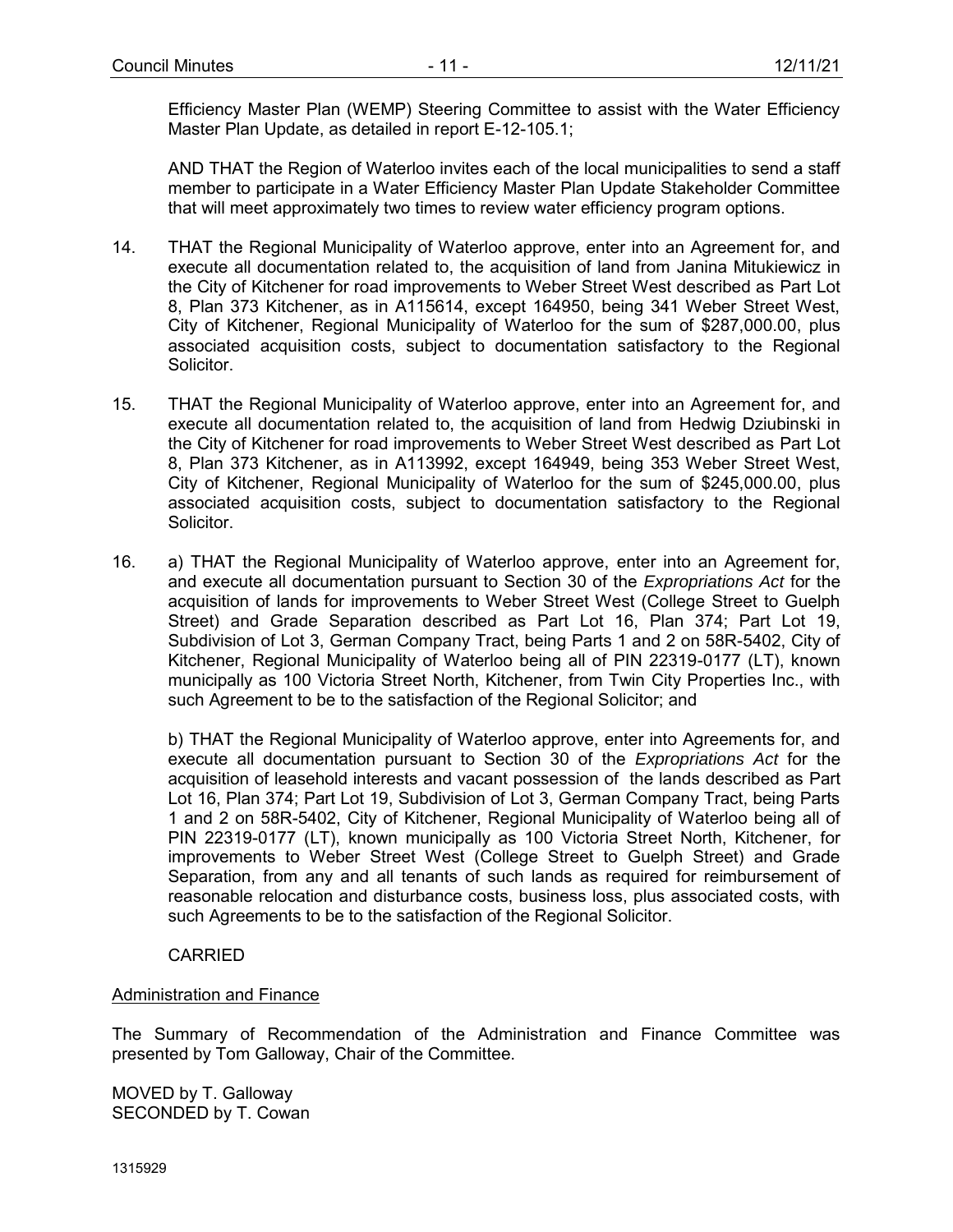THAT the Summary of Recommendations of the Administration and Finance Committee dated November 6, 2012, Items 1 and 2, be adopted as follows:

- 1. THAT the Regional Municipality of Waterloo take no action on the request of the Cambridge Cultural Society to adjust and defer the collection of Regional Development Charges payable for its proposed development of a community centre in Cambridge, all as described in Report F-12-094.
- 2. THAT the Regional Municipality of Waterloo adopt the guidelines for pre-qualification of general and sub-contractors as set out in Report F-12-093/CR-FM-12-019/E-12-113, dated November 6, 2012;

AND THAT staff report back to Committee on a recommended pilot project where the general, electric and mechanical contractors, at a minimum, are prequalified, and where the results are reviewed and compared with project of similar scope where the subcontractors weren't prequalified.

CARRIED

# **OTHER MATTERS UNDER COMMITTEE OF THE WHOLE**

MOVED by J. Brewer SECONDED by T. Cowan

THAT Committee of the Whole rise and Council resume.

CARRIED

MOVED by B. Halloran SECONDED by T. Galloway

THAT Council adopt the proceeding of the Committee of the Whole.

**CARRIED** 

### **OTHER BUSINESS**

- a) Memo: Ontario Works Caseload: October 2012 was received for information.
- b) Chair Seiling advised the Committee and Council meetings tentatively scheduled for December  $11<sup>th</sup>$  and  $19<sup>th</sup>$  will now be required. A suggestion was made to move the start time of the Council meeting to 4:00 p.m. as it is not expected to be a heavy agenda.

MOVED by J. Brewer SECONDED by T. Cowan

THAT the Regional Municipality of Waterloo approve a revised start time of 4:00 p.m. for the December 19, 2012 Council meeting.

CARRIED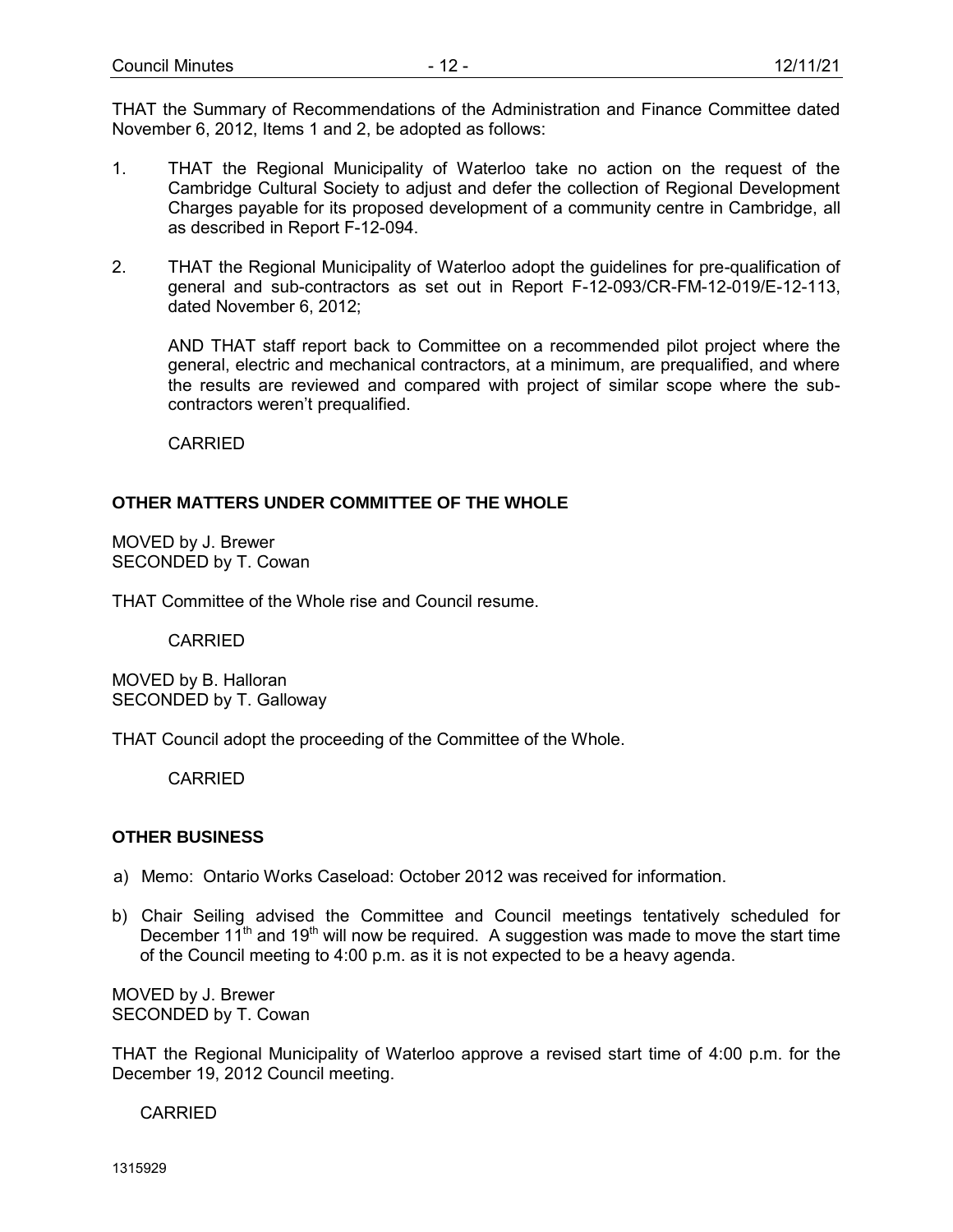## **ENACTMENT OF BY-LAWS – (FIRST, SECOND & THIRD READINGS)**

MOVED by C. Millar SECONDED by B. Halloran

- a) THAT a By-law to authorize the borrowing upon fifteen year instalment debentures in the principal amount of \$8,900,000 for a capital work of the Corporation of the City of Kitchener be read a first, second and third time, finally passed and numbered 12-044 signed by the Regional Chair and Regional Clerk and sealed with the Regional Seal.
- b) THAT a By-law to authorize the borrowing upon ten year instalment debentures in the aggregate principal amount of \$389,000 for capital works of the Corporation of the Township of Woolwich be read a first, second and third time, finally passed and numbered 12-045 signed by the Regional Chair and Regional Clerk and sealed with the Regional Seal.
- c) THAT a By-law to authorize the borrowing upon ten year instalment debentures in the aggregate principal amount of \$12,655,000, for the capital works of the Corporation of the City of Kitchener, \$3,651,000 of which debentures may be raised by the issue of refinancing debentures on or before the final maturity date over a further period not to exceed five years be read a first, second and third time, finally passed and numbered 12-046 signed by the Regional Chair and Regional Clerk and sealed with the Regional Seal.
- d) THAT a By-law to authorize the borrowing upon instalment debentures in the aggregate principal amount of \$89,566,000 (ten year instalment debentures in the aggregate principal amount of \$60,594,000 and twenty year term debentures in the aggregate principal amount of \$28,962,000) for capital works of The Regional Municipality of Waterloo be read a first, second and third time, finally passed and numbered 12-047 signed by the Regional Chair and Regional Clerk and sealed with the Regional Seal.
- e) THAT a By-law to provide for the borrowing of the aggregate of the principal amounts authorized by By-laws numbered 12-045, 12-046 and 12-047 and for the issuing of one series of debentures therefor in the aggregate principal amount of \$102,600,00 be read a first, second and third time, finally passed and numbered 12-048 signed by the Regional Chair and Regional Clerk and sealed with the Regional Seal.
- f) THAT a By-law to amend By-law Number 95-040, as amended, Being the Regional Official Policies Plan for the Regional Municipality of Waterloo Amendment 30 – Complete Application Policies Designation of Breslau as a "Township Urban Area" be read a first, second and third time, finally passed and numbered 12-049 signed by the Regional Chair and Regional Clerk and sealed with the Regional Seal.
- g) THAT a By-law to Expropriate Certain Lands for the Reconstruction of Weber Street West between College Street and Guelph Street, (Regional Road 8), in the City of Kitchener be read a first, second and third time, finally passed and numbered 12-050 signed by the Regional Chair and Regional Clerk and sealed with the Regional Seal.
- h) THAT a By-law to Confirm the Actions of Council of November 21, 2012 be read a first, second and third time, finally passed and numbered 12-051 signed by the Regional Chair and Regional Clerk and sealed with the Regional Seal.

CARRIED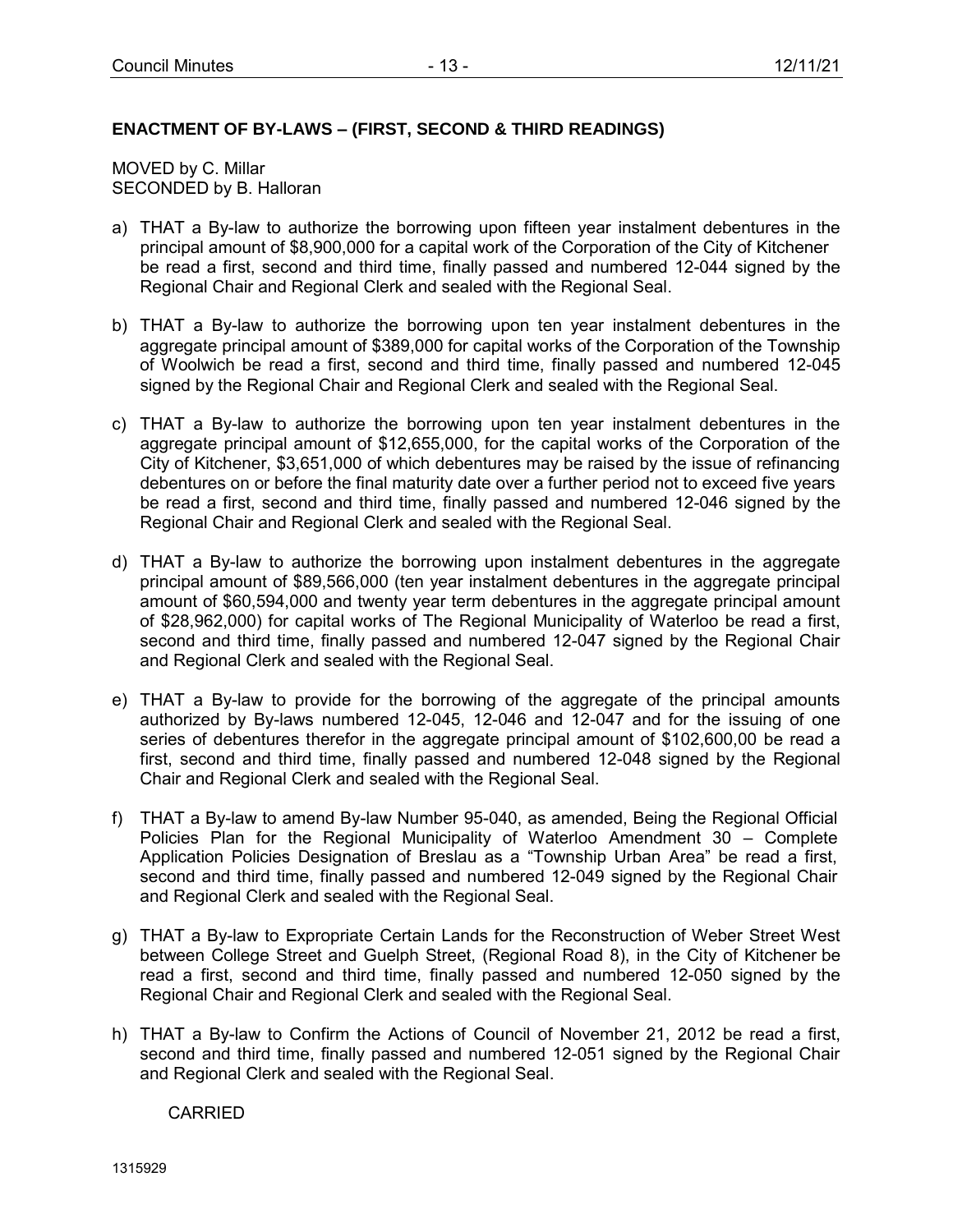# **ADJOURN**

MOVED by J. Brewer SECONDED by T. Cowan

THAT the meeting adjourn at 7:35 p.m.

**CARRIED** 

**REGIONAL CHAIR,** *K. Seiling*

**REGIONAL CLERK,** *K. Fletcher*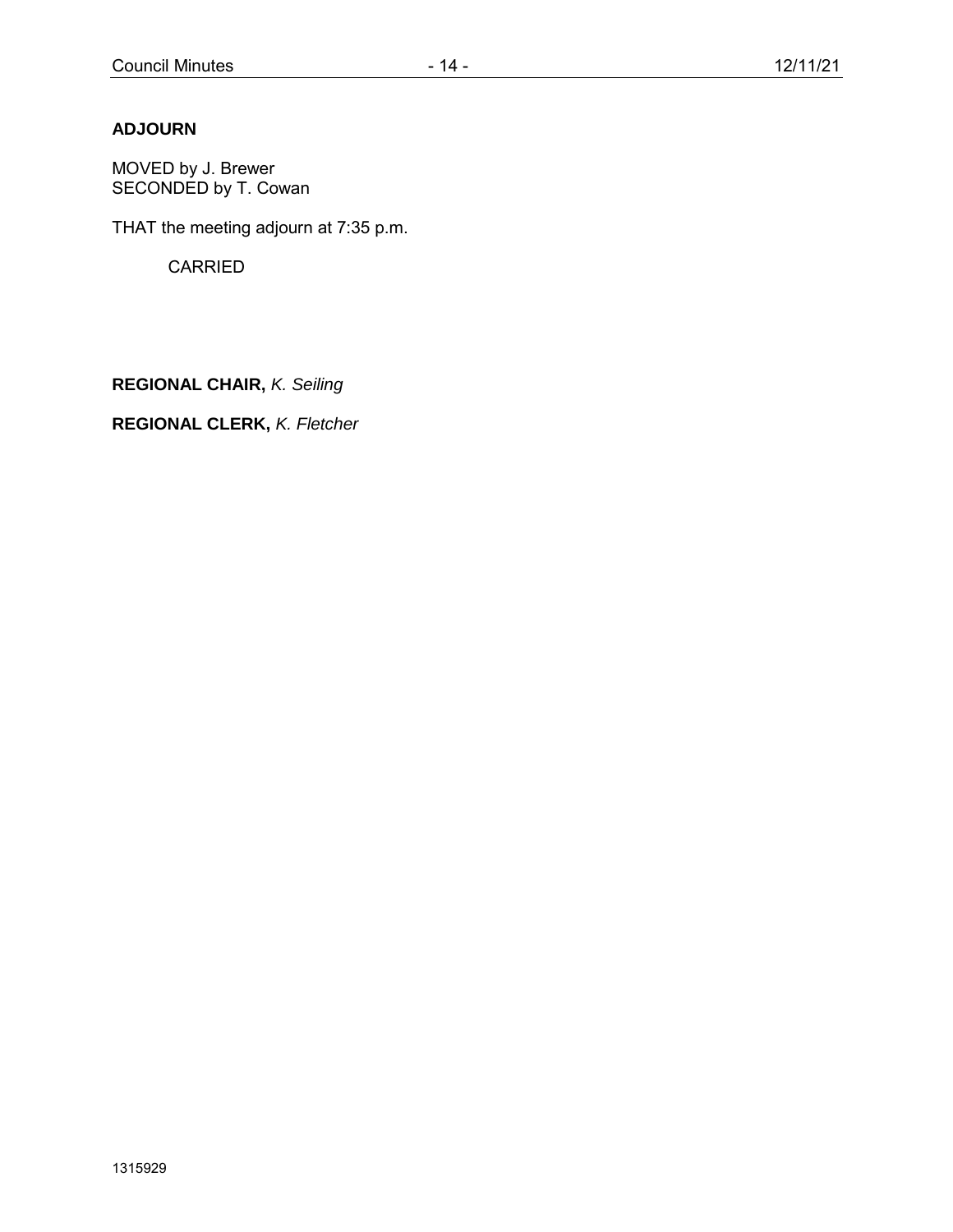<span id="page-14-0"></span>





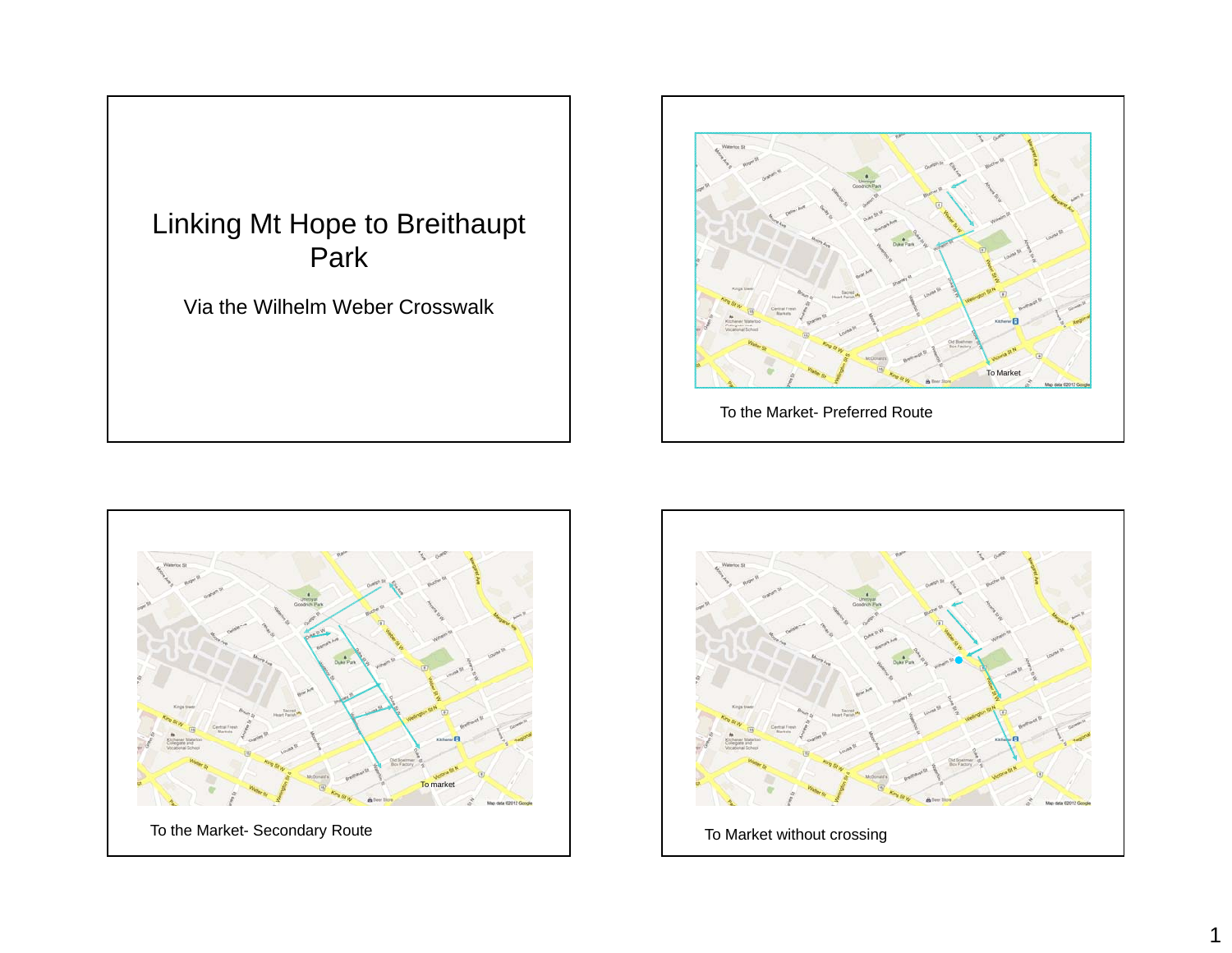





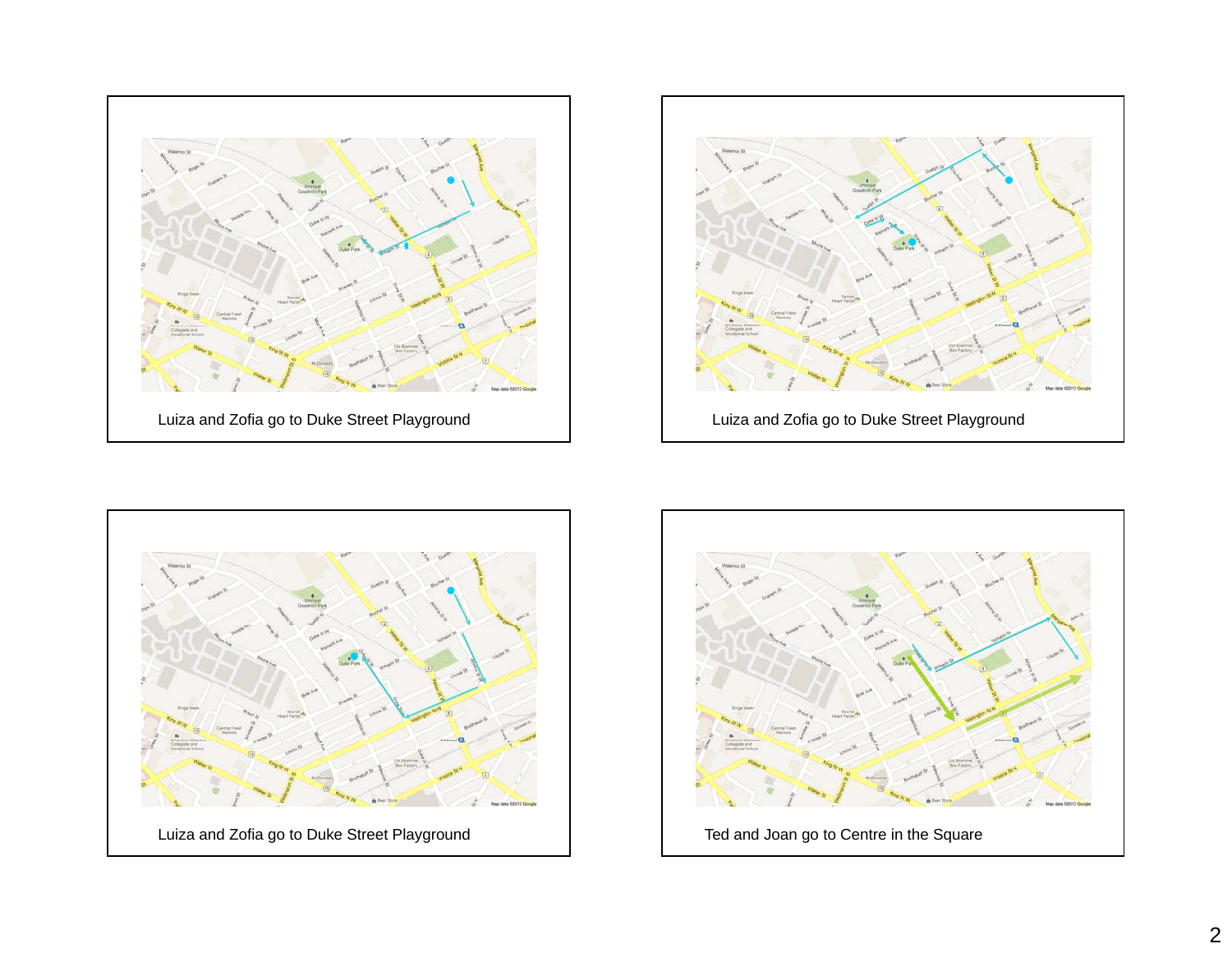







3